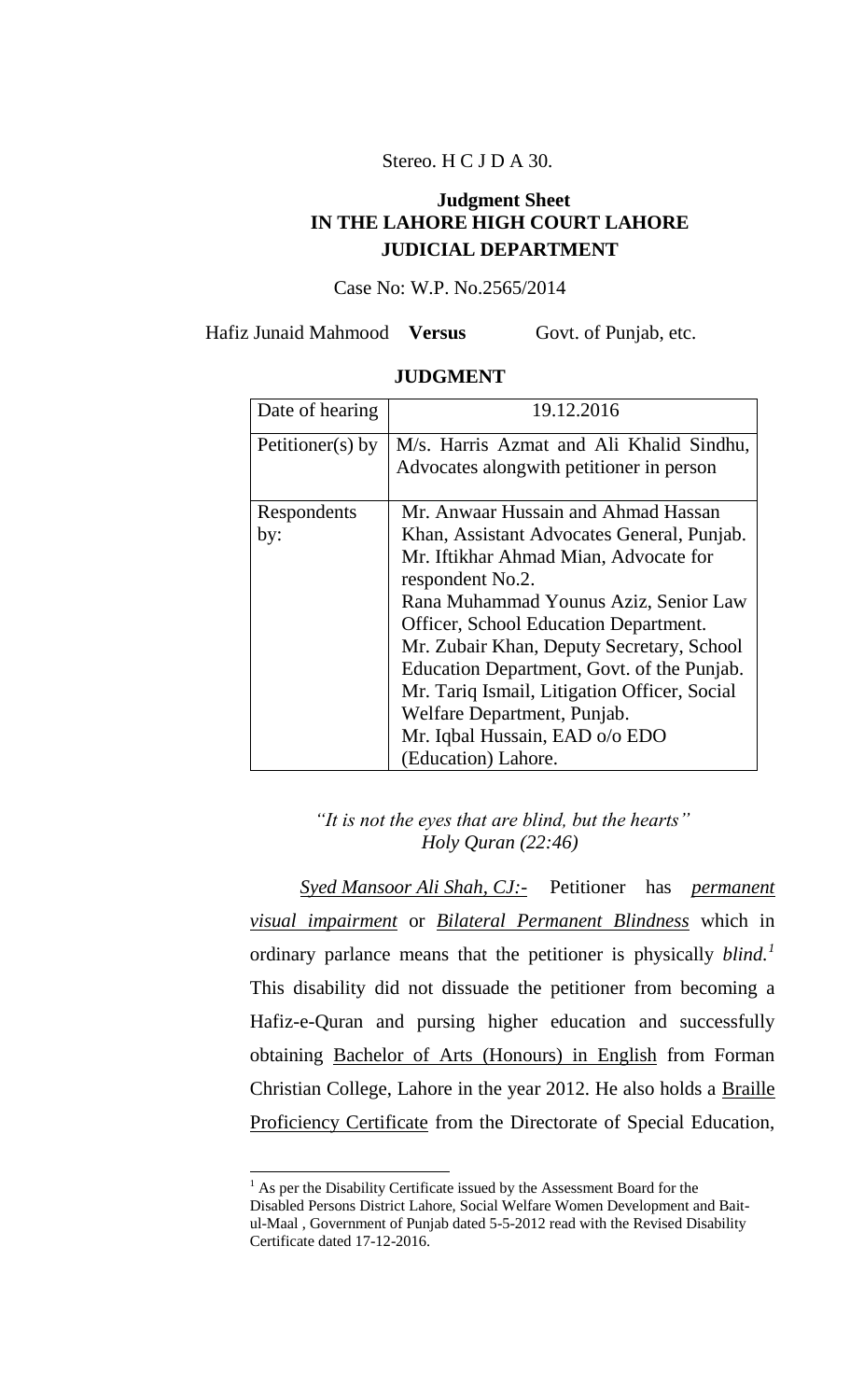Government of Pakistan dated 26-2-2016. According to the Disability Certificate dated 17-12-2016 the Assessment Board for the Disabled Persons 2 has recommended that the petitioner is *"fit for job consistent with his experience."* 

2. In response to a public advertisement in the year 2013, for the entry test for recruitment of educators, in all districts of Punjab, issued by National Testing Service (NTS) on behalf of School Education Department, Government of Punjab, the petitioner applied and successfully passed the NTS test. Thereafter, the local government advertised various posts of educators including the post of Senior Elementary School Educator ("SESE"). Having passed the NTS test the petitioner thought that he was eligible to apply for the said post, till he realized that the advertisement itself barred blind persons from applying. Upon further inquiry the petitioner found out that the bar is contained in the **"Recruitment Policy – 2013 for Educators" ("Recruitment Policy")** dated 31.07.2013.

3. The petitioner has challenged the Recruitment Policy before this Court on the ground that the definition of disabled person in the Recruitment Policy is against the definition of a *disabled person* as given in section 2(c) of the Disabled Persons (Employment and Rehabilitation) Ordinance, 1981 ("**Ordinance**"). It is submitted that the petitioner is entitled to be considered on open merit at par with the other candidates and in addition to that a person with disabilities enjoys a 3% special quota under section 10 of the Ordinance. He submits that the Recruitment Policy is violative of the fundamental rights and hence unconstitutional.

4. Learned Law Officers and the learned counsel for respondent Local Government alongwith the Deputy Secretary, School Education Department, present in Court, submit that it is

 2 Social Welfare Women Development and Bait-ul-Maal, Government of Punjab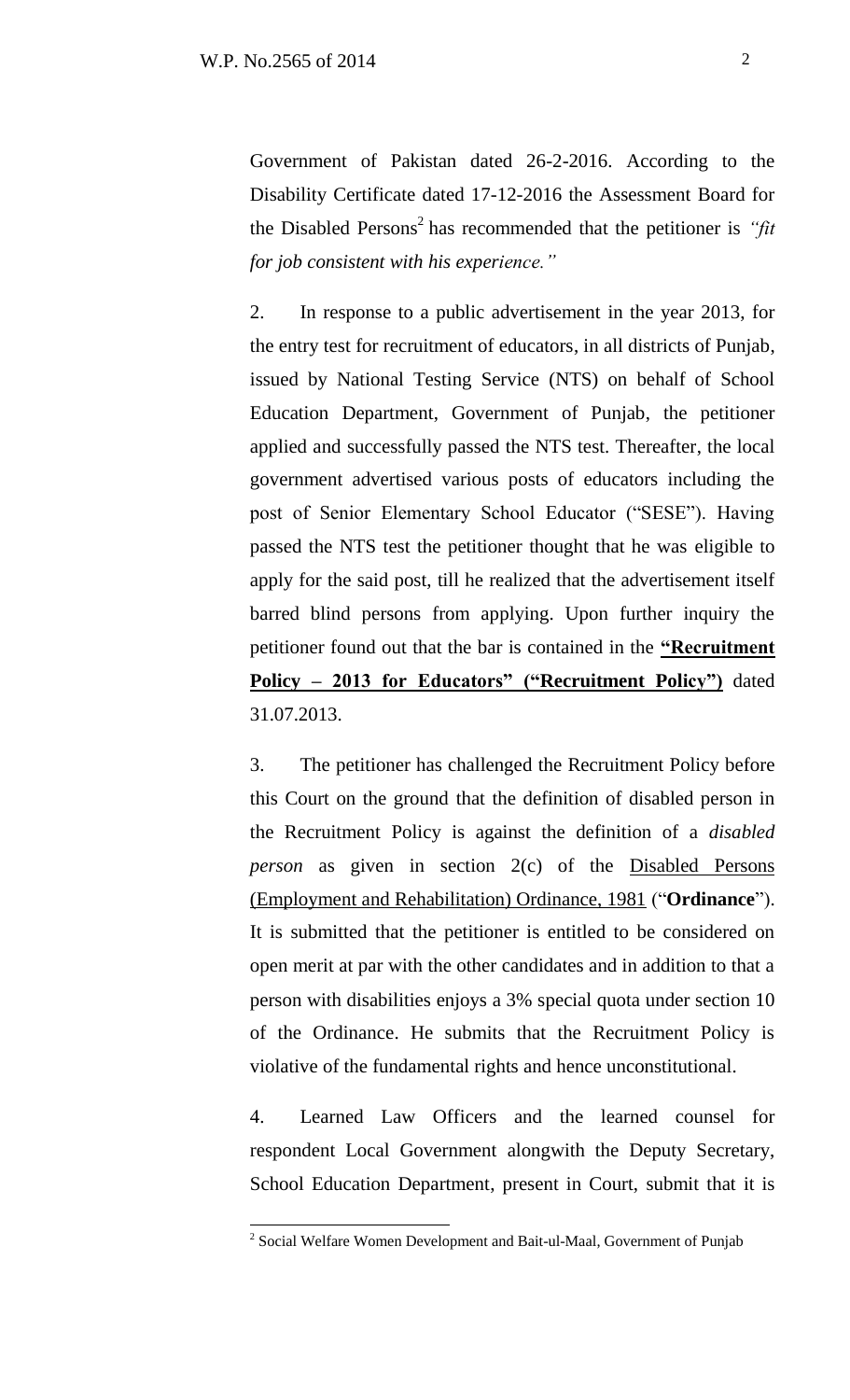not possible for a blind teacher to "control the class" or maintain discipline, therefore, he is not eligible to apply for the said post. Furthermore, the right of the petitioner to seek employment has to be proportionately balanced with the rights of the children to get proper education, while the right to education is the dominant right. While supporting the Policy, they submitted that courts cannot interfere in Policy matters and placed reliance on *Executive District Officer (Revenue), District Khushab at Jauharabad and others v. Ijaz Hussain and another* **(2011 SCMR 1864)**, *Aqsa Manzoor v. University of Health Sciences, Lahore through Vice-Chancellor and 3 others* **(PLD 2006 Lahore 482)**, *Lt. Muquddus Haider v. Federal Public Service Commission through Chairman, Islamabad* **(2008 SCMR 773)**, *Punjab Public Service Commission and another v. Mst. Aisha Nawaz and others* **(2011 SCMR 1602)** and *Mian Muhammad Afzal v. Province of Punjab and others* **(2004 SCMR 1570)**.

5. I have heard the arguments and have gone through the record, the supporting materials and case law relied upon by the parties.

6. Facts are admitted and have been briefly narrated above. At a subjective level, the question before this Court is the legality of the Recruitment Policy that has deprived the petitioner, a blind man, from applying for the post of SESE inspite of having successfully qualified the NTS test, a pre-requisite for applying for the above post. But, viewed objectively, the question of more importance is, whether a person with disabilities, enjoys protection under the Constitution?

7. Taking up the question of maintainability of the petition first. It has been argued by the Respondents that courts do not interfere in policy matters, hence this Court cannot examine the impugned Recruitment Policy and as a result this petition is not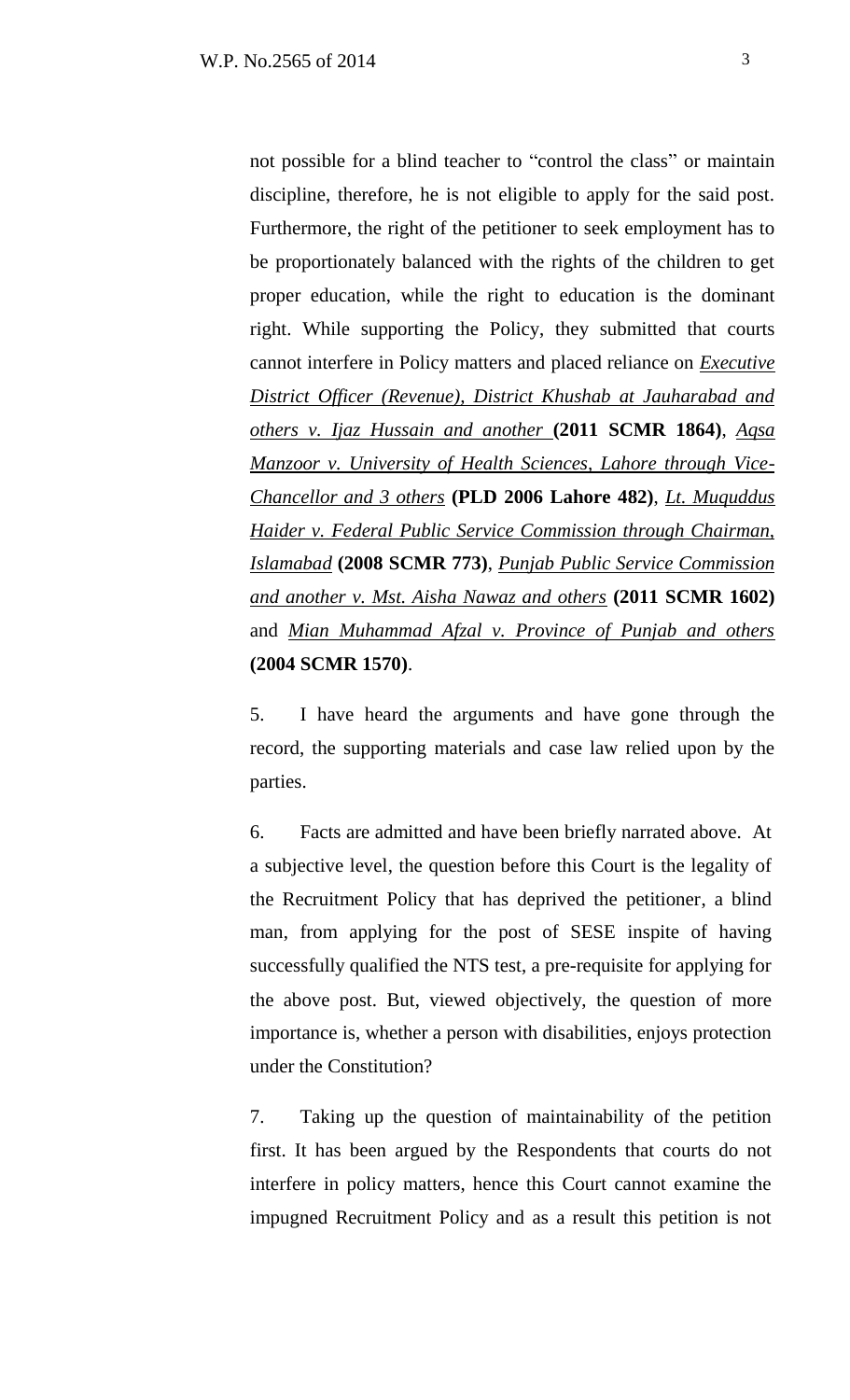maintainable. Generally, governmental policy is enforceable against a citizen when it is translated into legislation, subordinate legislation or executive action. Any such legislation or executive action is then subject to judicial review. Policy is, generally, a guideline for the internal working of the Government, however, if the Policy impinges upon the fundamental rights of a citizen, it can be judicial reviewed, like any other legislation or executive action. Reliance is placed on *Human Rights case No.14392 of 2013* **(2014 PTD 243)**, *Messrs Al-Raham Travels and Tours (Pvt.) Ltd. V. Ministry of Religious Affairs, Hajj, Zakat and Usher through Secretary and others* **(2011 SCMR 1621)**, *Messrs Shaheen Cotton Mills, Lahore and another v. Federation of Pakistan, Ministry of Commerce through Secretary and another* **(PLD 2011 Lahore 120)** and *Wattan Party through President v. Federation of Pakistan through Cabinet Committee of Privatization, Islamabad and others* **(PLD 2006 SC 697)**. It has been argued in this case that the Recruitment Policy has deprived the petitioner of his right to life including right to livelihood, right to dignity and right to equality. Additionally, this case also revolves around interpretation of fundamental rights in the context of persons with disabilities. The case laws relied upon by the learned counsel for the respondents have been considered and have little relevance to the case in hand because they turn on totally different factual matrices. For these reasons, the Court can examine the said Policy and, therefore, the instant petition is maintainable.

8. At the very outset it is important to examine the meaning of disability. *Disability* means lacking one or more physical powers, such as the ability to walk or to coordinate one's movements, as from the effects of a disease or accident, or through mental impairment. <sup>3</sup> A *disabled person* under the Ordinance is defined as

 $3$  Collins English Dictionary – Complete and Unabridged, 12th Edition 2014  $\odot$ HarperCollins Publishers, quoted at URL <http://www.thefreedictionary.com/disabled>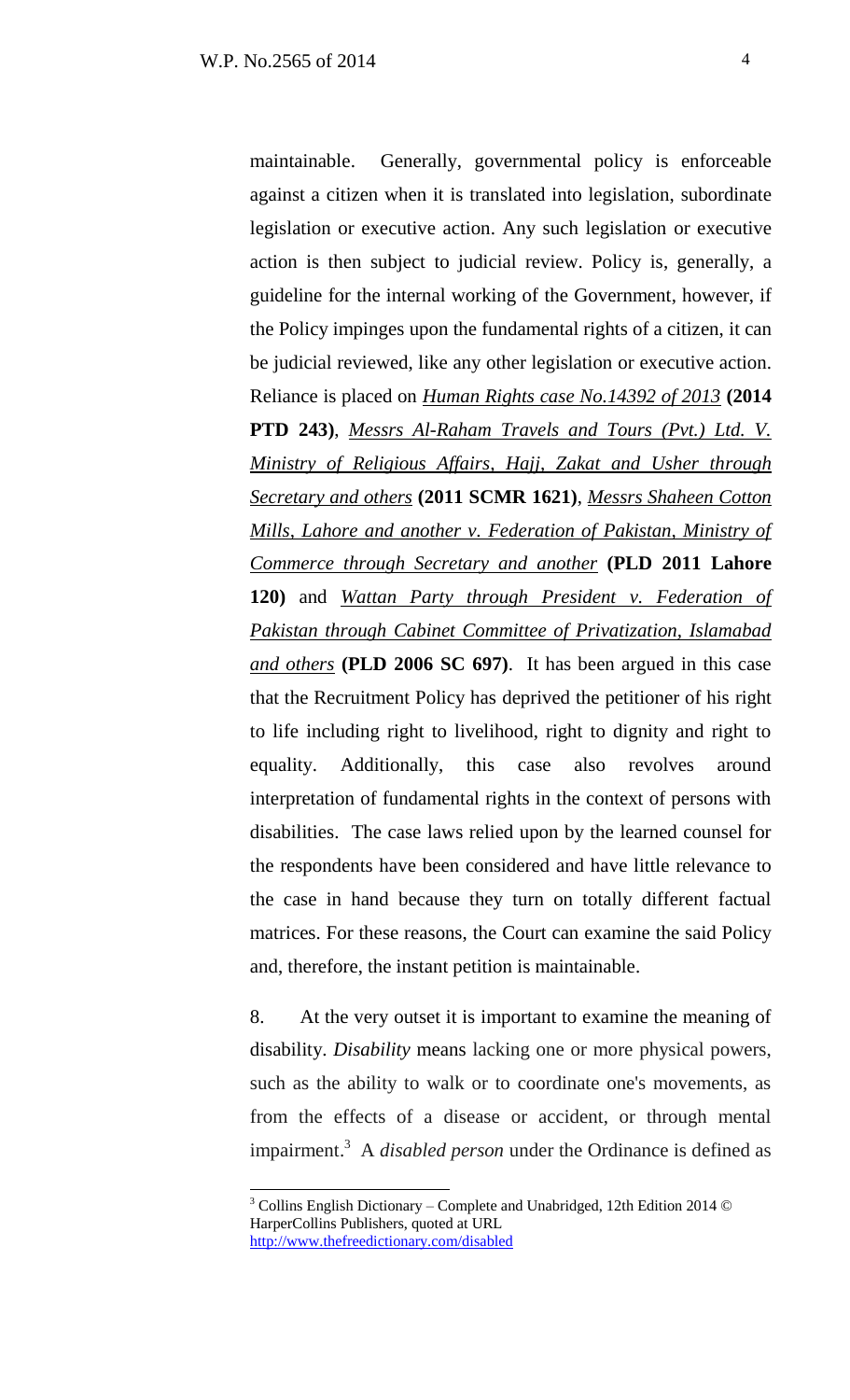a person who on account of injury, disease or congenital deformity, is handicapped for undertaking any gainful profession or employment in order to earn his livelihood and includes a person who is blind, deaf, physically handicapped or mentally retarded.<sup>4</sup> According to the UN Convention on the Rights Of Persons With Disabilities ("**CRPD**" or **"Convention")** ratified by Pakistan in 2011, *persons with disabilities* include those who have long-term physical, mental, intellectual or sensory impairments which in interaction with various barriers may hinder their full and effective participation in society on an equal basis with others. Disability is an evolving concept and that disability results from the interaction between persons with impairments and attitudinal and environmental barriers that hinders their full and effective participation in society on an equal basis with others. Disabilities is an umbrella term, covering impairments, activity limitations, and participation restrictions. An impairment is a problem in body function or structure; an activity limitation is a difficulty encountered by an individual in executing a task or action; while a participation restriction is a problem experienced by an individual in involvement in life situations. Disability is thus not just a health problem. It is a complex phenomenon, reflecting the interaction between features of a person's body and features of the society in which he or she lives.<sup>5</sup>

9. As a matter of background, around 10 per cent of the world's population, or 650 million people, live with a disability. They are the world's largest minority. Eighty per cent of persons with disabilities live in developing countries, according to the UN Development Programme (UNDP). Ninety per cent

 $4$  section 2(c) of the Ordinance.

<sup>5</sup> [World Health Organization.](https://en.wikipedia.org/wiki/World_Health_Organization) (2016) Disabilities, Retrieved on December 19, 2016 from<http://www.who.int/topics/disabilities/en/>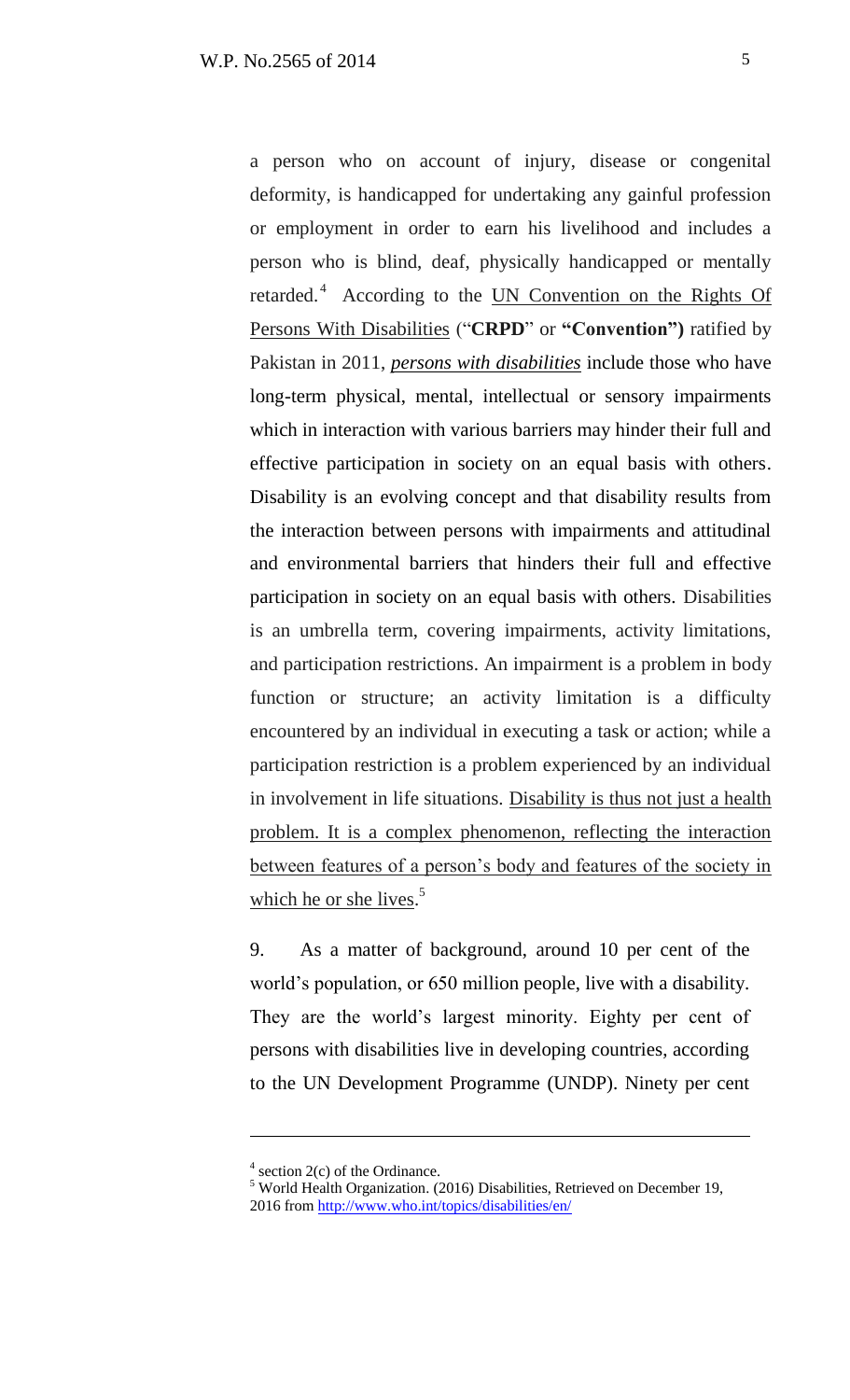of children with disabilities in developing countries do not attend school, says UNESCO. The global literacy rate for adults with disabilities is as low as 3 per cent, and 1 per cent for women with disabilities, according to a 1998 UNDP study. An estimated 386 million of the world's working-age people are disabled, says the International Labour Organization (ILO). Unemployment among the disabled is as high as 80 per cent in some countries. Often employers assume that persons with disabilities are unable to work.<sup>6</sup> In Pakistan, estimates of the number of persons living with disabilities vary between 3.3million and 27million, depending on whether they are based on government statistics (the last census which measured the prevalence rates was taken in 1998) or whether they come from other agencies.

10. In Pakistan, there is no comprehensive law protecting the rights of persons with disabilities. The one and only piece of legislation that exists for persons with disability was passed in 1981 and focuses on employment and segregated education (in the form of special education schools). In the 33 years since then only minor adjustments have been made to the law, and it continues to be poorly implemented. Meanwhile, a number of policies and plans have been drafted, but once again, they remain only on paper. The law, policies and plans squarely underline a medical and charity approach to disability<sup>7</sup>.

11. Globally, and in Pakistan, policy approaches to disability have largely been focused on rehabilitation, welfare handouts and related charity. This has been changing since the UN Convention on the Rights Of Persons With Disabilities which offers a blueprint for a rights-based approach to mainstreaming

<sup>6</sup> Moving from the margins - *Mainstreaming persons with disabilities in* 

Pakistan. British Council & The Economist Intelligence Unit -2014<sup>7</sup> ibid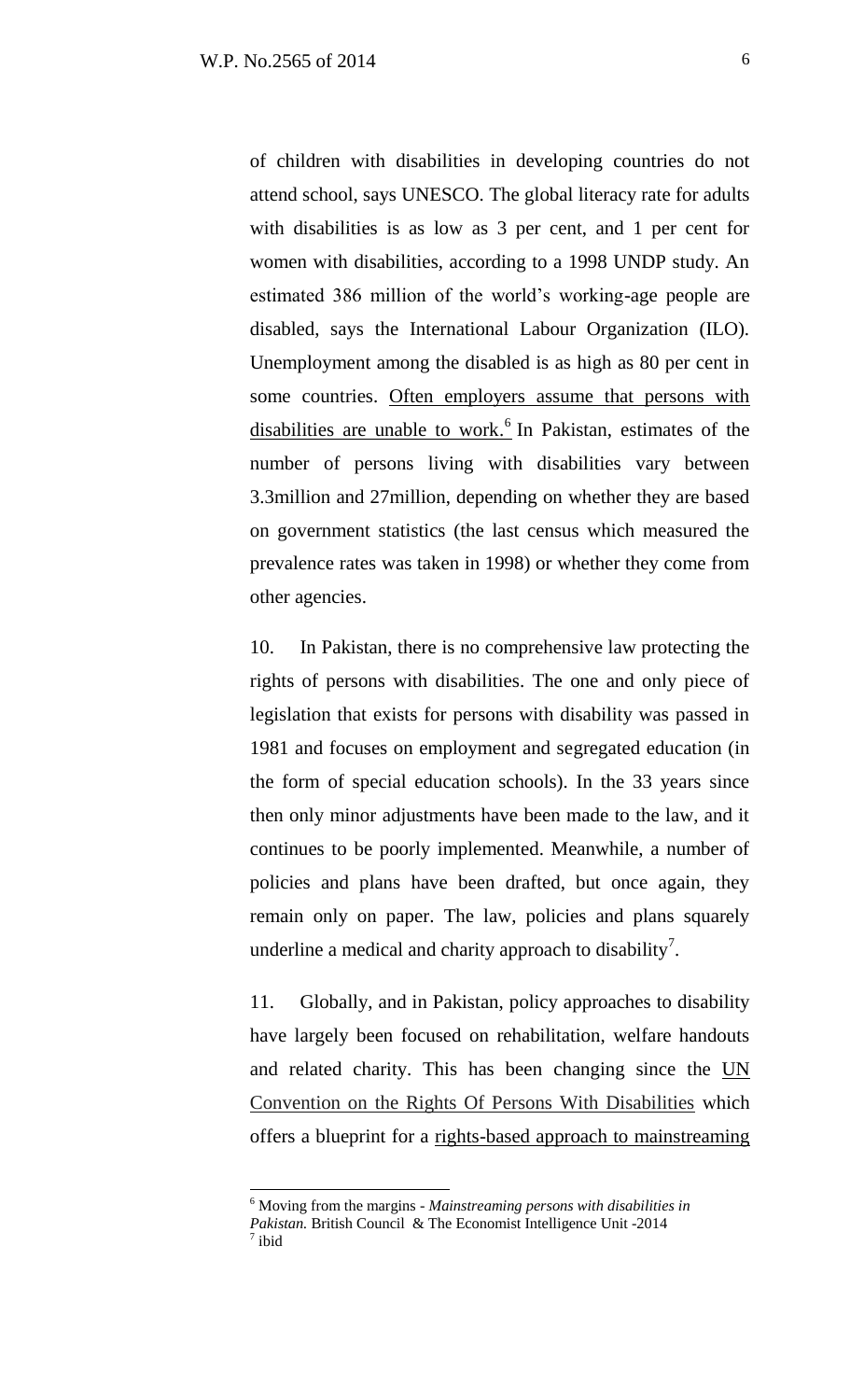persons with disabilities. Pakistan ratified the CRPD in 2011, but progress around building an inclusive society has been slow.<sup>8</sup> The Convention, which became operational in 2008, is the first human rights treaty of the 21st century and the first UN treaty protecting the fundamental rights of persons with disability. In line with the general discourse around development-related issues today, the treaty is a move towards viewing disability from a rights-based approach.<sup>9</sup>

### UN Convention on the Rights Of Persons With Disabilities

12. The Convention promotes, protects and ensures the full and equal enjoyment of all human rights and fundamental freedoms by all persons with disabilities, and promotes respect for their inherent dignity. The relevant provisions of the Convention are instructive, hence relevant portions are reproduced hereunder:-

#### **Preamble**

(a) *Recalling* the principles proclaimed in the Charter of the United Nations **which recognize the inherent dignity and worth and the equal and inalienable rights of all members of the human family as the foundation of freedom, justice and peace in the world**,

(b) *Recognizing* that the United Nations, in the Universal Declaration of Human Rights and in the International Covenants on Human Rights, has proclaimed and agreed **that everyone is entitled to all the rights and freedoms set forth therein, without distinction of any kind**,

(c) *Reaffirming* **the universality, indivisibility, interdependence and interrelatedness of all human rights and fundamental freedoms and the need for persons with disabilities to be guaranteed their full enjoyment without discrimination,**

(g) *Emphasizing* the **importance of mainstreaming disability issues as an integral part of relevant strategies of sustainable development,**

(h) *Recognizing also* **that discrimination against any person on the basis of disability is a violation of the inherent dignity and worth of the human person**,

 $\overline{a}$ 8 ibid

<sup>&</sup>lt;sup>9</sup> ibid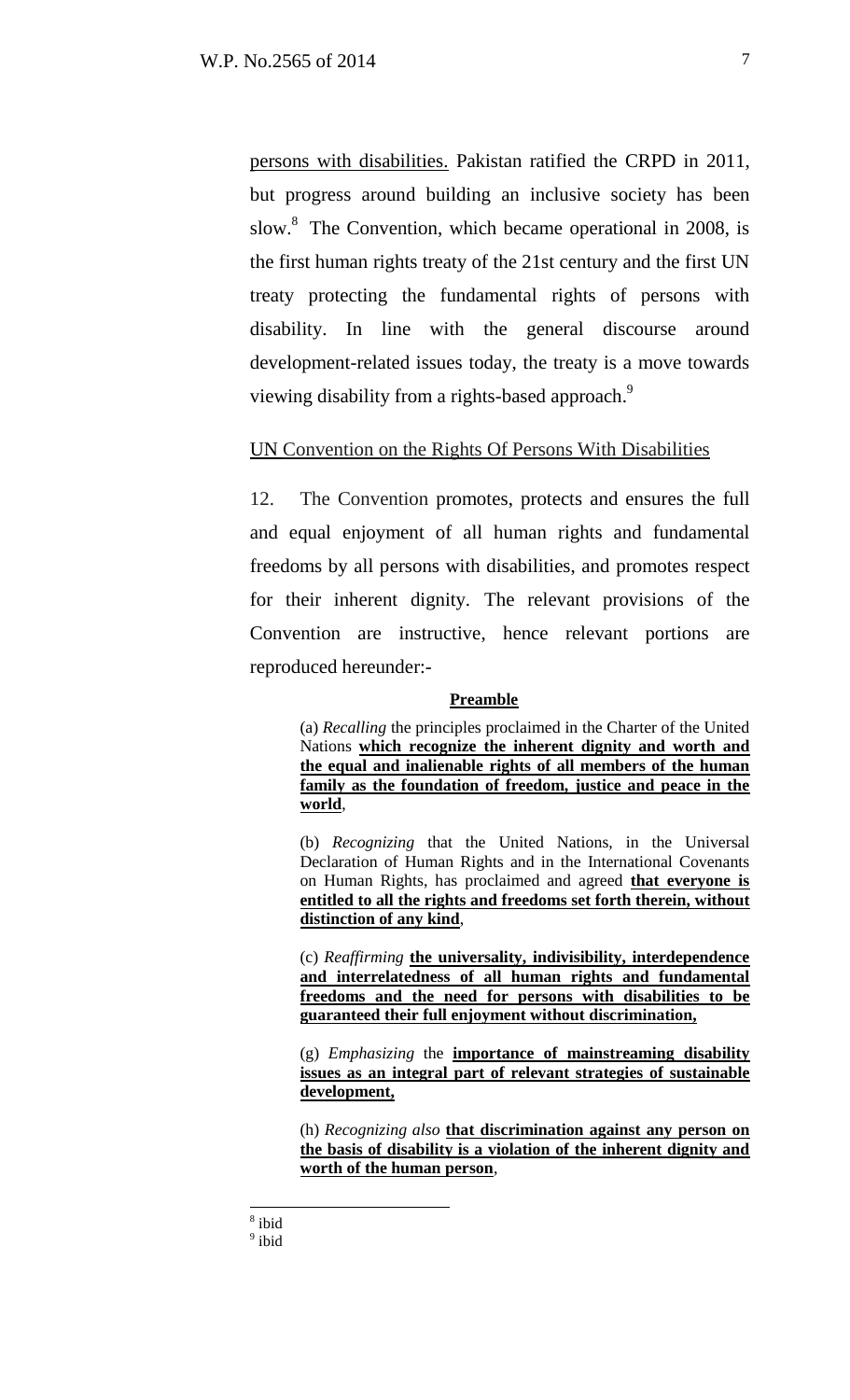### (i) *Recognizing further* **the diversity of persons with disabilities,**

#### (j) *Recognizing* **the need to promote and protect the human rights of all persons with disabilities, including those who require more intensive support**,

(k) *Concerned* that, despite these various instruments and undertakings, persons with disabilities continue to face barriers in their participation as equal members of society and violations of their human rights in all parts of the world,

(m) *Recognizing* the valued existing and potential contributions made by persons with disabilities to the overall well-being and diversity of their communities, and that the promotion of the full enjoyment by persons with disabilities of their human rights and fundamental freedoms and of full participation by persons with disabilities will result in their enhanced sense of belonging and in significant advances in the human, social and economic development of society and the eradication of poverty,

(n) *Recognizing* the **importance for persons with disabilities of their individual autonomy and independence, including the freedom to make their own choices,**

(o) *Considering* that persons with disabilities should have the opportunity to be actively involved in decision-making processes about policies and programmes, including those directly concerning them,

(p) *Concerned* about the difficult conditions faced by persons with disabilities who are subject to multiple or aggravated forms of discrimination on the basis of race, colour, sex, language, religion, political or other opinion, national, ethnic, indigenous or social origin, property, birth, age or other status,

(v) *Recognizing* **the importance of accessibility to the physical, social, economic and cultural environment, to health and education and to information and communication, in enabling persons with disabilities to fully enjoy all human rights and fundamental freedoms**,

(x) *Convinced* that the family is the natural and fundamental group unit of society and is entitled to protection by society and the State, and that persons with disabilities and their family members should receive the necessary protection and assistance to enable families to contribute towards the full and equal enjoyment of the rights of persons with disabilities,

(y) *Convinced* that a comprehensive and integral international convention to promote and protect the rights and dignity of persons with disabilities will make a significant contribution to redressing the profound social disadvantage of persons with disabilities and promote their participation in the civil, political, economic, social and cultural spheres with equal opportunities, in both developing and developed countries.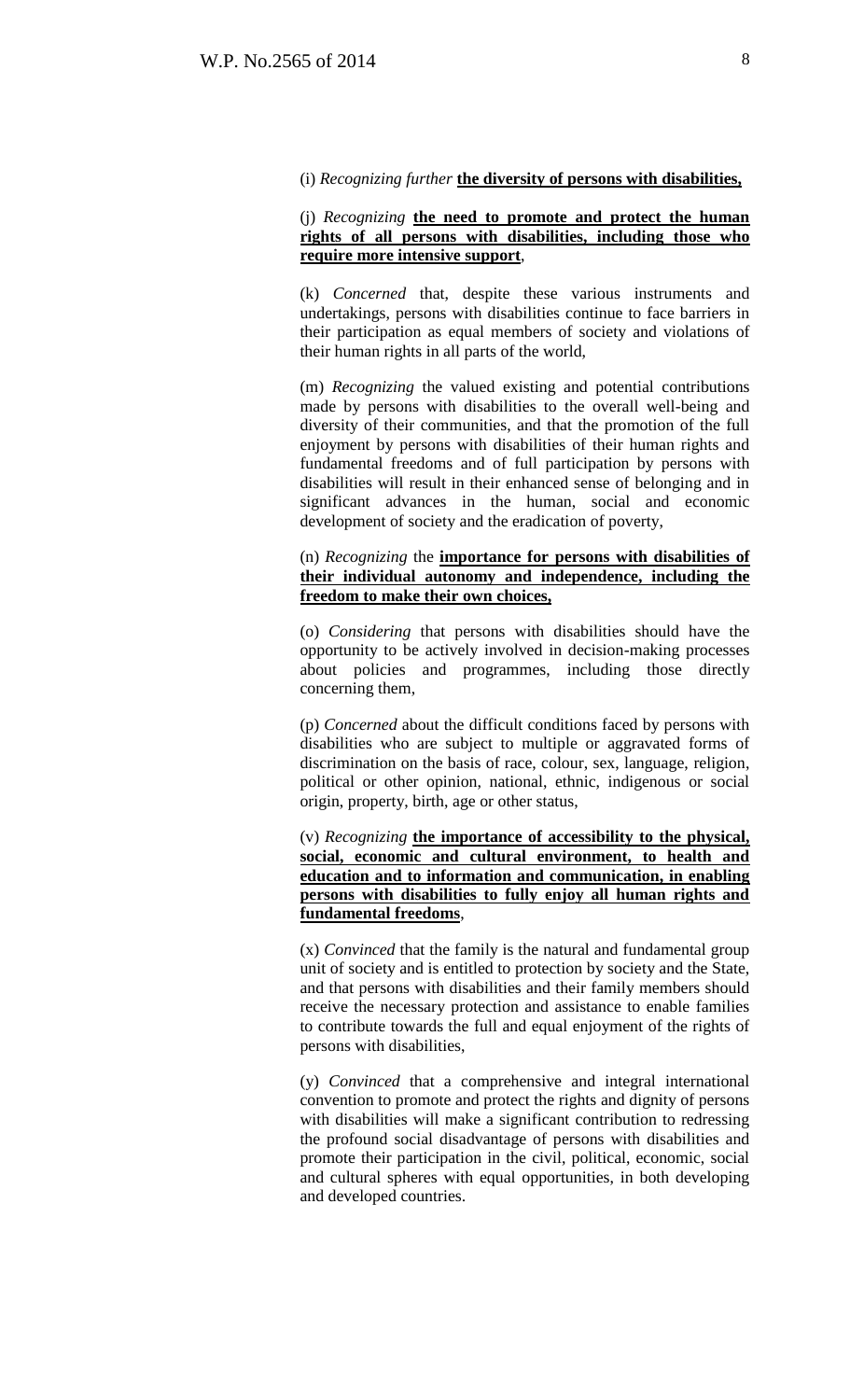#### **Article 3 (General Principles)**

The principles of the present Convention shall be:

(a) Respect for inherent dignity, individual autonomy including the freedom to make one's own choices, and independence of persons;

(b) Non-discrimination;

(c) Full and effective participation and inclusion in society;

(d) Respect for difference and acceptance of persons with disabilities as part of human diversity and humanity;

(e) Equality of opportunity;

(f) Accessibility;

(g) Equality between men and women;

(h) Respect for the evolving capacitated of children with disabilities and respect for the right of children with disabilities to preserve their identities.

### **Article 4 (General obligations)**

1. States Parties undertake to ensure and promote the full realization of all human rights and fundamental freedoms for all persons with disabilities without discrimination of any kind on the basis of disability. To this end, States Parties undertake:

(a) To adopt all appropriate legislative, administrative and other measures for the implementation of the rights recognized in the present Convention;

(b) To take all appropriate measures, including legislation, to modify or abolish existing laws, regulations, customs and practices that constitute discrimination against persons with disabilities;

(c) To take into account the protection and promotion of the human rights of persons with disabilities in all policies and programmes;

(d) To refrain from engaging in any act or practice that is inconsistent with the present Convention and to ensure that public authorities and institutions act in conformity with the present Convention;

(e) To take all appropriate measures to eliminate discrimination on the basis of disability by any person, organization or private enterprise;

(f) To undertake or promote research and development of universally designed goods, services, equipment and facilities, as defined in article 2 of the present Convention, which should require the minimum possible adaptation and the least cost to meet the specific needs of a person with disabilities, to promote their availability and use, and to promote universal design in the development of standards and guidelines;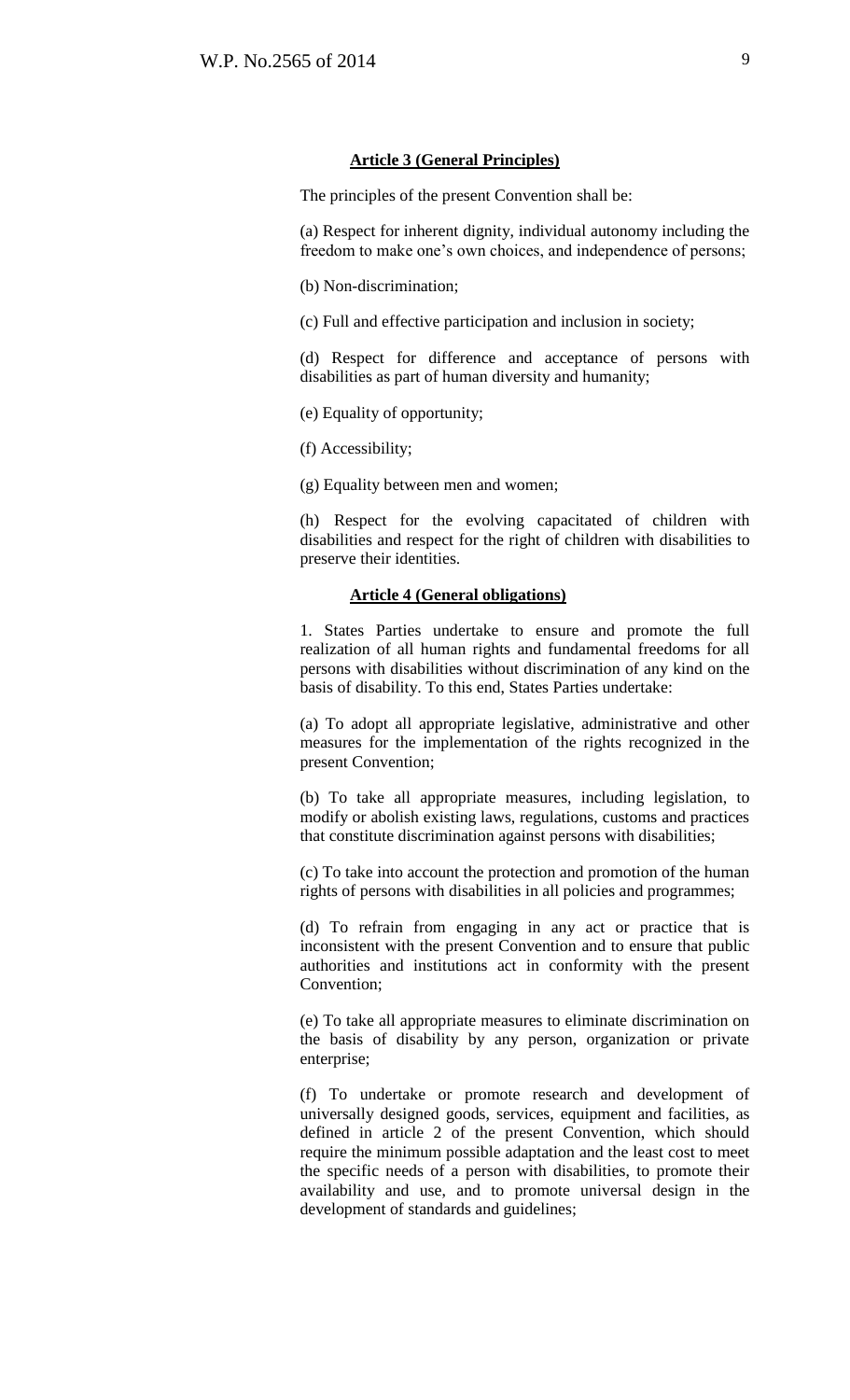(g) **To undertake or promote research and development of, and to promote the availability and use of new technologies, including information and communications technologies, mobility aids, devices and assistive technologies, suitable for persons with disabilities, giving priority to technologies at an affordable cost**;

(h) **To provide accessible information to persons with disabilities about mobility aids, devices and assistive technologies, including new technologies, as well as other forms of assistance, support services and facilities**;

(i) To promote the training of professionals and staff working with persons with disabilities in the rights recognized in the present Convention so as to better provide the assistance and services guaranteed by those rights.

#### **Article 5 (Equality and non-discrimination)**

- 1. States Parties recognize that all persons are equal before and under the law and are entitled without any discrimination to the equal protection and equal benefit of the law.
- 2. States Parties shall prohibit all discrimination on the basis of disability and guarantee to persons with disabilities equal and effective legal protection against discrimination on all grounds.

### 3. **In order to promote equality and eliminate discrimination, States Parties shall take all appropriate steps to ensure that reasonable accommodation is provided.**

4. Specific measures which are necessary to accelerate or achieve de facto equality of persons with disabilities shall not be considered discrimination under the terms of the present **Convention** 

#### **Article 27 (Work and Employment)**

1. **States Parties recognize the right of persons with disabilities to work, on an equal basis with others; this includes the right to the opportunity to gain a living by work freely chosen or accepted in a labour market and work environment that is open, inclusive and accessible to persons with disabilities.** States Parties shall safeguard and promote the realization of the right to work, including for those who acquire a disability during the course of employment, by taking appropriate steps, including through legislation, to, inter alia:

(a) **Prohibit discrimination on the basis of disability with regard to all matters concerning all forms of employment, including conditions of recruitment, hiring and employment, continuance of employment, career advancement and safe and healthy working conditions**;

(b) Protect the rights of persons with disabilities, on an equal basis with others, to just and favourable conditions of work, including equal opportunities and equal remuneration for work of equal value, safe and healthy working conditions, including protection from harassment, and the redress of grievances;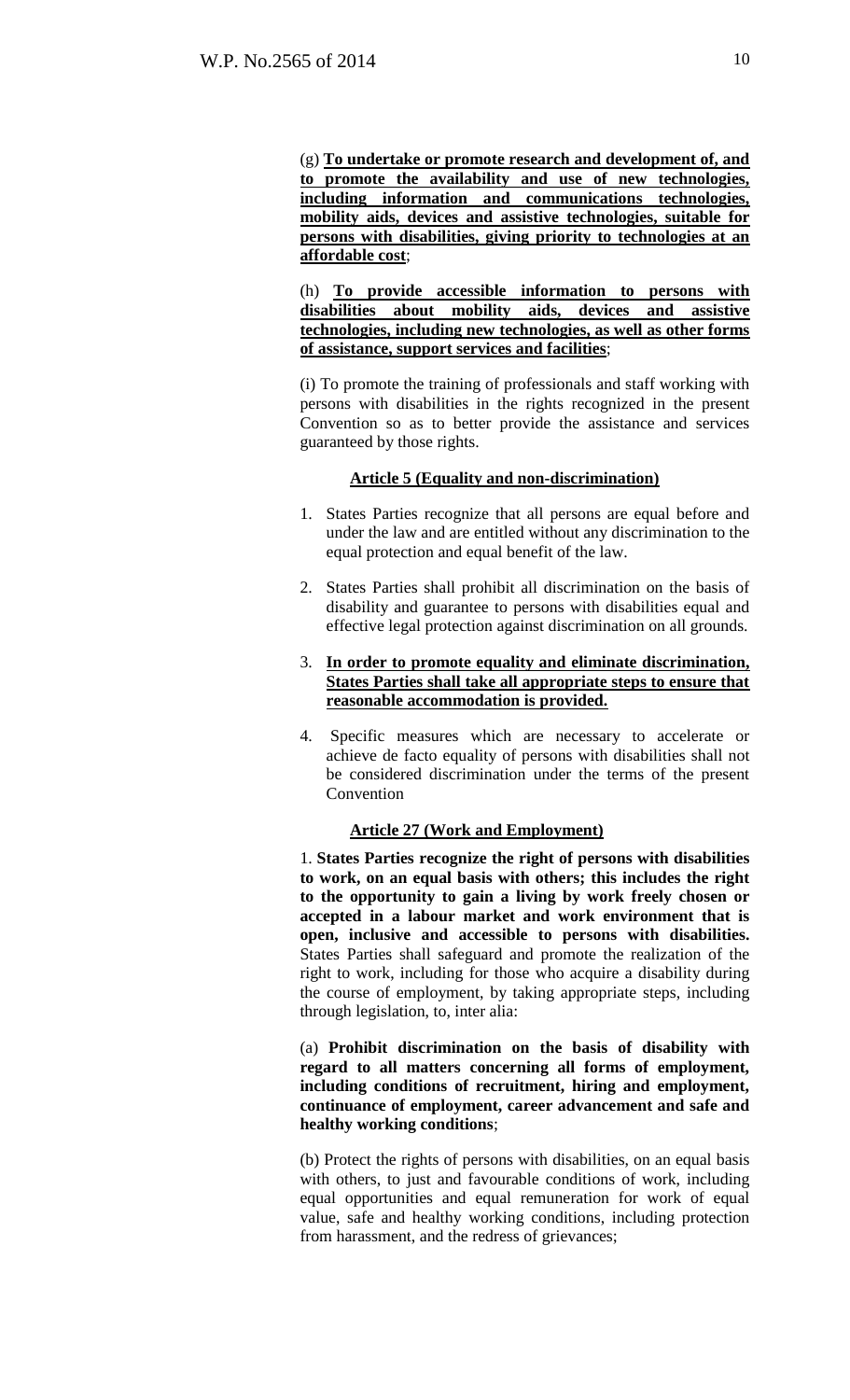(c) Ensure that persons with disabilities are able to exercise their labour and trade union rights on an equal basis with others;

(d) Enable persons with disabilities to have effective access to general technical and vocational guidance programmes, placement services and vocational and continuing training;

(e) Promote employment opportunities and career advancement for persons with disabilities in the labour market, as well as assistance in finding, obtaining, maintaining and returning to employment;

(f) Promote opportunities for self-employment, entrepreneurship, the development of cooperatives and starting one's own business;

(g) Employ persons with disabilities in the public sector;

(h) Promote the employment of persons with disabilities in the private sector through appropriate policies and measures, which may include affirmative action programmes, incentives and other measures;

#### (i) **Ensure that reasonable accommodation is provided to persons with disabilities in the workplace**;

(j) Promote the acquisition by persons with disabilities of work experience in the open labour market;

(k) Promote vocational and professional rehabilitation, job retention and return-to-work programmes for persons with disabilities. *(emphasis supplied)*

### 13. Under CRPD, "*Discrimination on the basis of disability*"

means any distinction, exclusion or restriction on the basis of disability which has the purpose or effect of impairing or nullifying the recognition, enjoyment or exercise, on an equal basis with others, of all human rights and fundamental freedoms in the political, economic, social, cultural, civil or any other field. It includes all forms of discrimination, including denial of reasonable accommodation. The Convention explains that "*Reasonable accommodation*" means necessary and appropriate modification and adjustments not imposing a disproportionate or undue burden, where needed in a particular case, to ensure to persons with disabilities the enjoyment or exercise on an equal basis with others of all human rights and fundamental freedom. The Convention also defines "*Communication*" to include languages, display of text, Braille,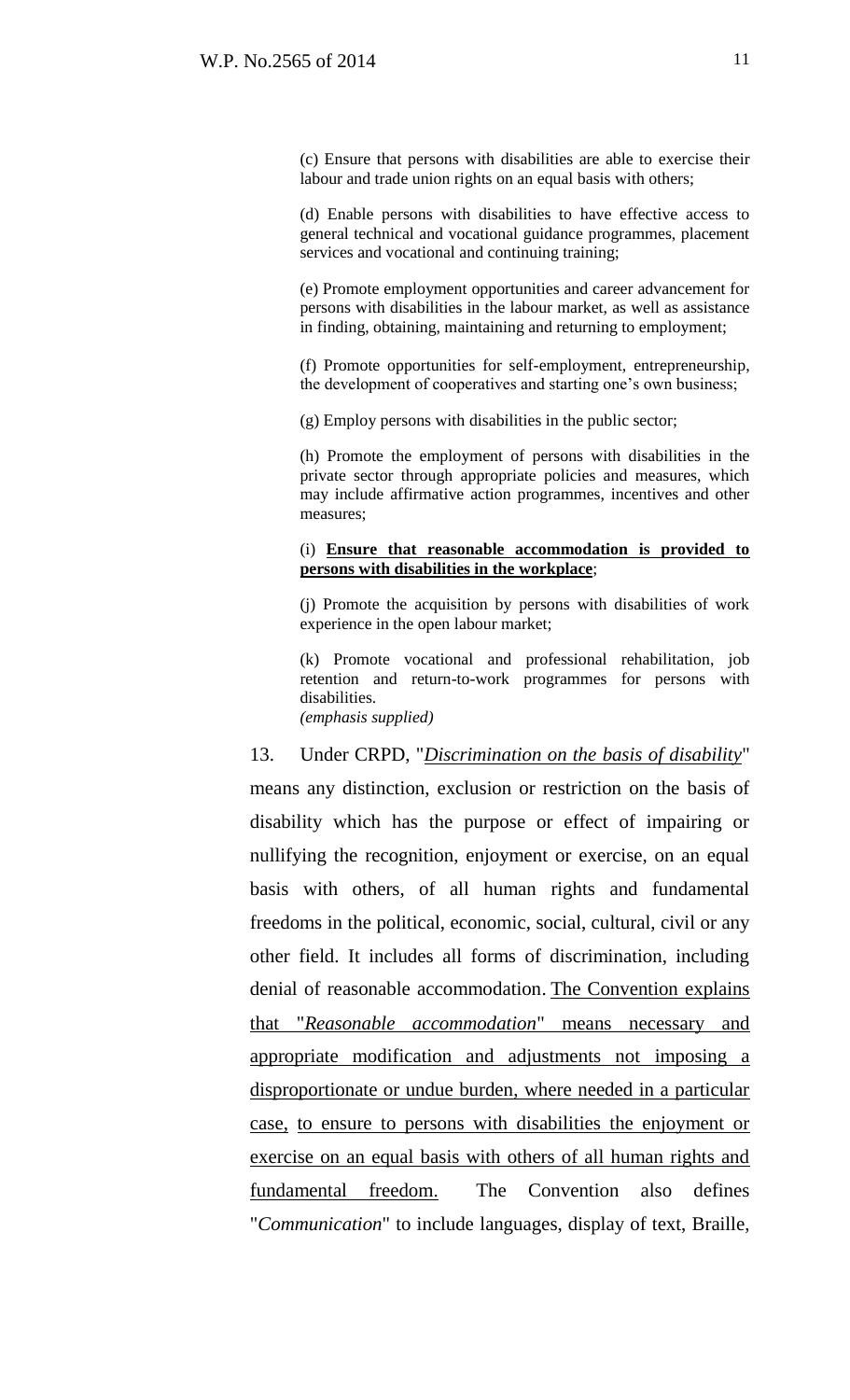tactile communication, large print, accessible multimedia as well as written, audio, plain-language, human-reader and augmentative and alternative modes, means and formats of communication, including accessible information and communication technology.

14. *Reasonable accommodation* can be through assistive technology, which is an [umbrella term](https://en.wikipedia.org/wiki/Umbrella_term) that includes assistive, adaptive, and rehabilitative devices for [people with disabilities](https://en.wikipedia.org/wiki/Disability) and also includes the process used in selecting, locating, and using them. Assistive technology promotes greater independence by enabling people to perform tasks that they were formerly unable to accomplish, or had great difficulty accomplishing, by providing enhancements to, or changing methods of interacting with, the [technology](https://en.wikipedia.org/wiki/Technology) needed to accomplish such tasks. [Assistive Technology](https://en.wikipedia.org/wiki/Assistive_Technology) is a generic term for devices and modifications (for a person or within a society) that help overcome or remove a disability. The first recorded example of the use of a [prosthesis](https://en.wikipedia.org/wiki/Prosthesis) dates to at least 1800 BC. The [wheelchair](https://en.wikipedia.org/wiki/Wheelchair) dates from the 17th century. The [curb cut](https://en.wikipedia.org/wiki/Curb_cut) is a related structural innovation. Other examples are [standing](https://en.wikipedia.org/wiki/Standing_frames)  [frames,](https://en.wikipedia.org/wiki/Standing_frames) text [telephones,](https://en.wikipedia.org/wiki/Telephones) accessible [keyboards,](https://en.wikipedia.org/wiki/Keyboard_(computing)) [large print,](https://en.wikipedia.org/wiki/Large_print) [Braille](https://en.wikipedia.org/wiki/Braille) and [speech recognition](https://en.wikipedia.org/wiki/Speech_recognition) [software.](https://en.wikipedia.org/wiki/Software)

15. The term adaptive technology is often used as the [synonym](https://en.wikipedia.org/wiki/Synonym) for assistive technology; however, they are different terms. Assistive technology refers to "any item, piece of equipment, or product system, whether acquired commercially, modified, or customized, that is used to increase, maintain, or improve functional capabilities of individuals with disabilities," while adaptive technology covers items that are specifically designed for persons with disabilities and would seldom be used by non-disabled persons. In other words, "assistive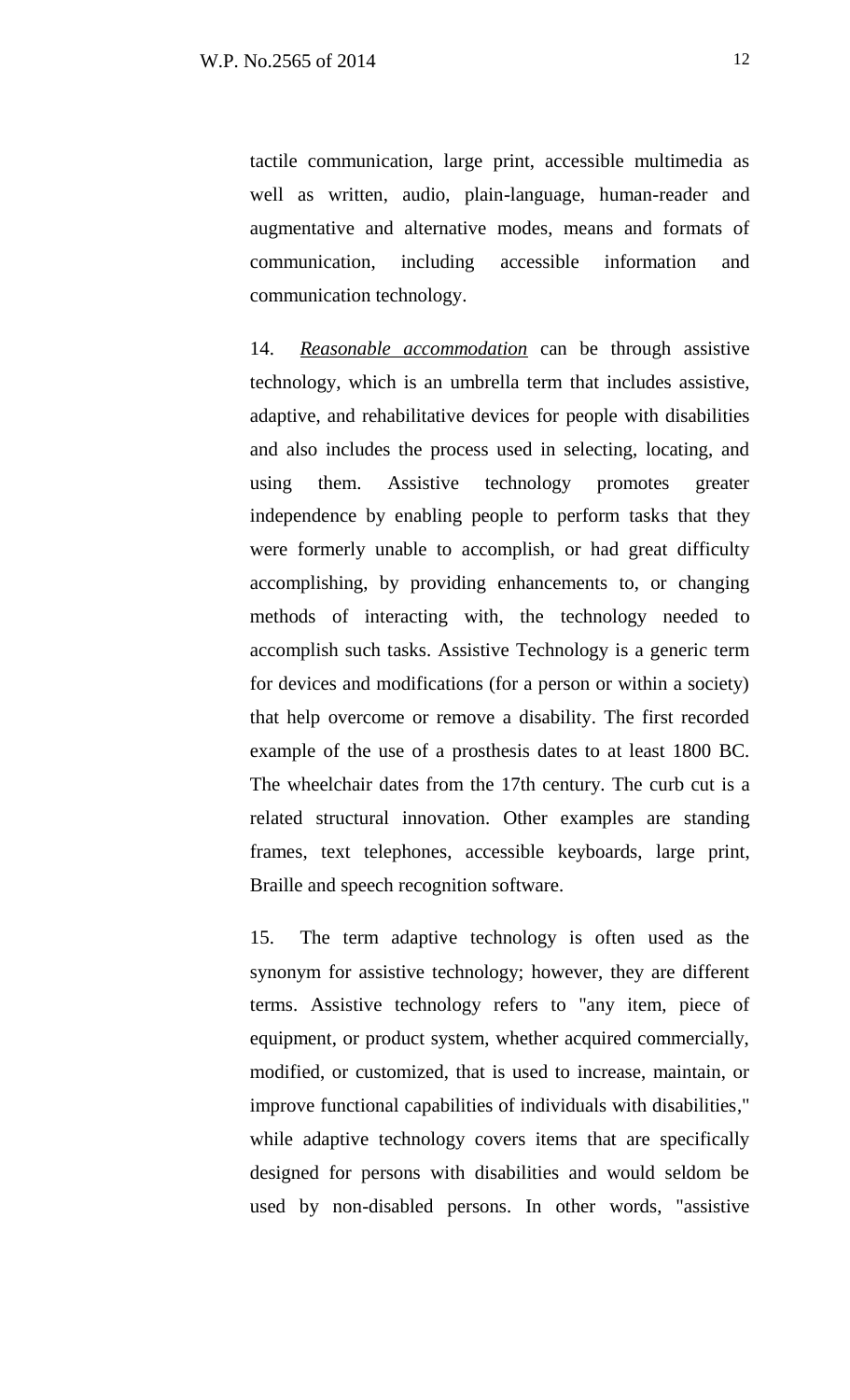technology is any object or system that increases or maintains the capabilities of people with disabilities," while adaptive technology is "any object or system that is specifically designed for the purpose of increasing or maintaining the capabilities of people with disabilities." Consequently, adaptive technology is a subset of assistive technology. Adaptive technology often refers specifically to electronic and information technology access.<sup>10</sup> Many people with serious visual impairments live independently, using a wide range of tools and techniques. Examples of assistive technology for visually impairment include screen readers, screen magnifiers, Braille embossers, desktop video magnifiers, and voice recorders. The Convention provides that no one can be discriminated on the ground of disability and obligates the State to take steps to provide reasonable accommodation in order to provide inclusion and access to persons with disabilities in the society.

### **Our Constitution**

 $\overline{a}$ 

16. Our Constitution is prefaced by timeless and immutable constitutional values, which reflect the will and resolve of the people of Pakistan. These preambular constitutional values provide that principles of democracy, freedom, equality, tolerance and social justice as enunciated by Islam shall be observed. Wherein shall be guaranteed fundamental rights, including equality of status, of opportunity and before law, social, economic and political justice, and freedom of thought, expression, belief, faith, worship and association, subject to law and public morality. These constitutional values, *inter alia*, flow into fundamental rights, like the right to life (Article 9), the right to dignity (Article 14) and the right to equality (Article

<sup>&</sup>lt;sup>10</sup> Dr.K. Thiyagu, ASSISTIVE TECHNOLOGY AND INCLUSIVE

EDUCATION, Laxmi Book Publication, 2014 p. 16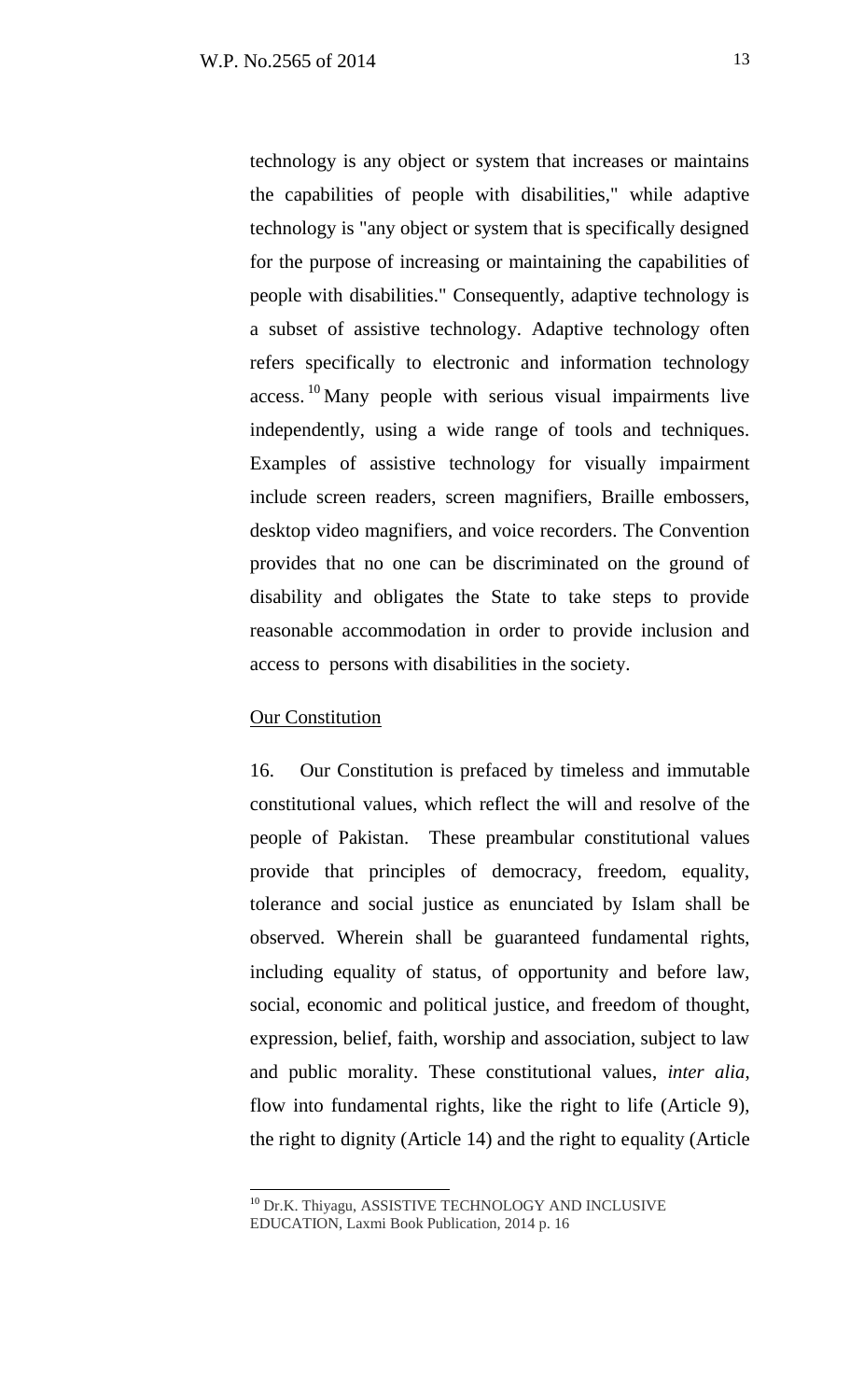25) making our Constitution evergreen, organic and a living document.

17. Our Constitution, as a whole, does not distinguish between a person with or without disabilities. It recognizes inherent dignity of a human being, equal and inalienable rights of all the people as the foundation of freedom, justice and peace. Every person is entitled to all the rights and freedoms set forth therein, without distinction of any kind. Our Constitution embodies universality, indivisibility, interdependence and interrelatedness of all human rights and fundamental freedoms. It applies equally to persons with disabilities, guaranteeing them full enjoyment of their fundamental rights without discrimination. The triangular construct of the right to life, dignity and equality under the Constitution provides a robust platform for mainstreaming persons with disabilities.

18. Fundamental rights are the heart and soul of a living Constitution and must at all times be ready to embrace and protect the sensibilities and sensitivities of the people. They must be progressively and purposively interpreted to advance the frontiers of freedom, individual autonomy and free choice. Such vibrance and vitality is the hallmark of a living constitution in a democracy. See *Pakistan Tobacco Co. Ltd. and others v. Government of N.W.F.P. through Secretary Law and others* **(PLD 2002 SC 460)** and *Reference No.01/2012 (Reference by the President of Pakistan under Article 186 of the Constitution of Islamic Republic of Pakistan, 1973)* **(PLD 2103 SC 279)**. Our Constitution proactively reaches out to persons with disabilities with force and vigour. The wisdom of the Convention is already embedded in the soul of our Constitution and can easily be rediscovered by using the principles of the Convention to purposively interpret the Constitution. Right to life, dignity and equality are further emboldened, illuminated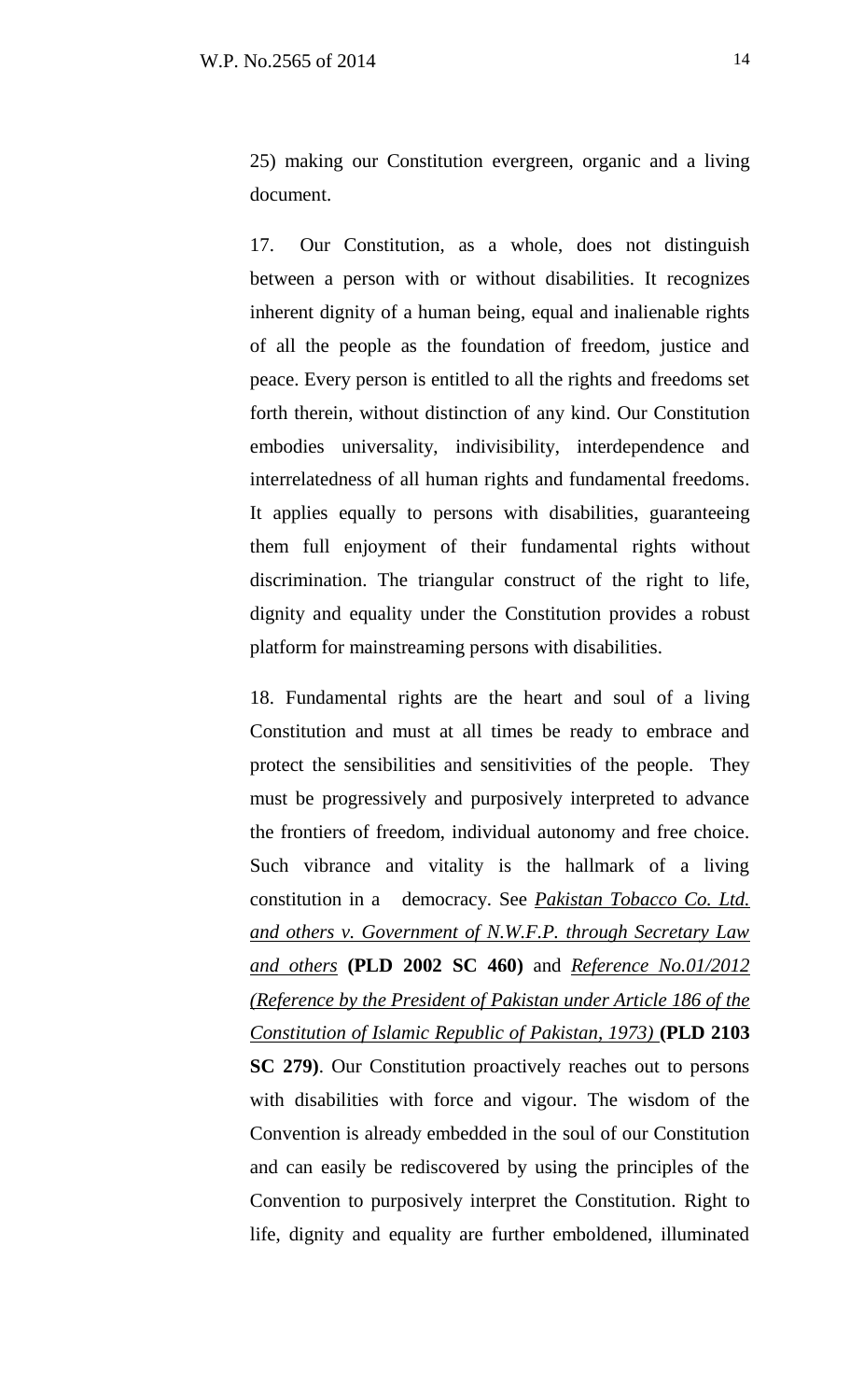and vitalized when interpreted in the context of the Convention. See *M/s. Entertainment Network (India) ltd vs. Millieum Chennai Broadcast (Pvt) Ltd* **(2008 (13) SCC 30)**.

19. Right to life and right to dignity are the epicenters of our constitutional architecture. Right to life recognizes the importance of accessibility to physical, social, economic and cultural environment, to health and education and to information and communication, Such a right enables persons with disabilities to fully enjoy all human rights and fundamental freedoms. Every human being has the inherent right to life and to ensure its effective enjoyment, this incudes persons with disabilities, at par with the others. Right to life and right to dignity are deeply interwoven. "The purpose of the constitutional right to human dignity is to realize the constitutional value of human dignity. Thus its purpose is to realize a person's humanity. The dignity of a human being is his free will; the freedom to shape his life and fulfill himself. It is a person's freedom to write his life story.<sup>11</sup><sup>21</sup> Right to life and dignity of a person with disabilities can only be realized if the State and its institutions take steps to provide *reasonable accommodation* that will facilitate and ensure that the person with disabilities can enjoy life with honour and dignity like others in the society.

20. The Constitution abhors discrimination and holds that all citizens are equal before law and are entitled to equal protection of law. Inherent in Article 25 is the recognition that discrimination against any person on the basis of disability is a violation of the inherent dignity and worth of a human being. Article 25 of the Constitution promotes inclusiveness, effective participation and recognizes human diversity in a society. Non-

<sup>11</sup> Aharon Barack- *Human Dignity – The Constitutional Value and the Constitutional Right*. Cambridge 2015. p.144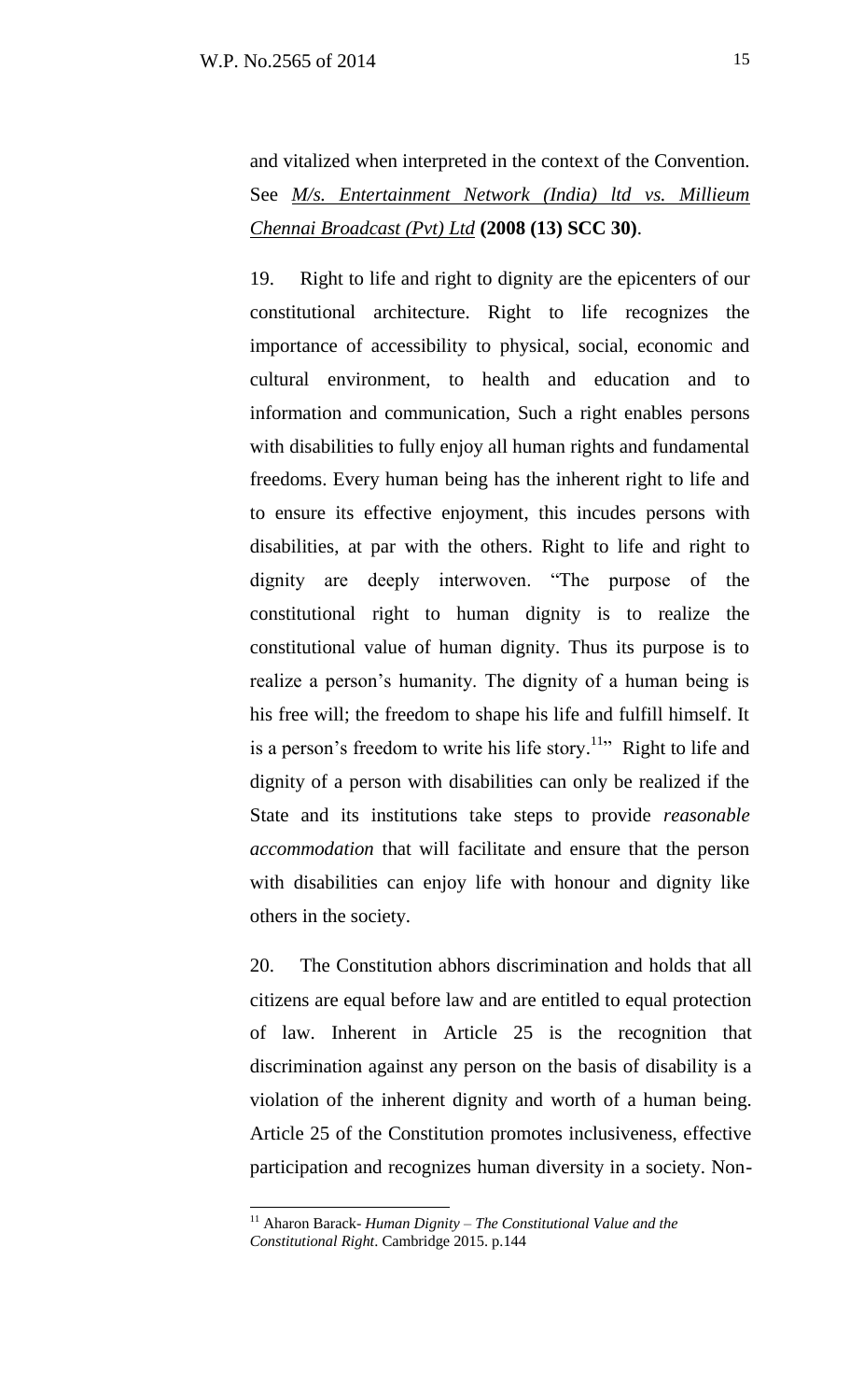discrimination as a fundamental right guarantees elimination of discrimination at all levels and, therefore, mandates that *reasonable accommodation* be provided by the State and other institutions, to actualize this constitutional goal and avoid exclusion of persons with disabilities from effective participation in the society. "There should be a full recognition of the fact that persons with disability are integral part of the community, equal in dignity and entitled to enjoy the same human rights an freedoms as others." <sup>12</sup> Our Constitution promotes and protects the human rights of all persons inclusive of persons with disabilities. The constitutional values of social, economic and political justice recognize free choice and individual autonomy for all. Our Constitution is a living document and provides a bold and a passionate constitutional support for persons with disabilities.

21. This constitutional construct creates an obligation on the State and other institutions of the State to make all possible endeavours to mainstream persons with different abilities and to embrace the diversity in the society. The State and its institutions are under a constitutional obligation to go the extra mile and ensure, within the means available, that person with disabilities get *reasonable accommodation* in order to enjoy their fundamental rights in the same manner as enjoyed by other citizens of Pakistan. It is for the State and its institutions to provide the architecture, the structure, the assistive and adaptive technology, the system, the equipment and the facilitative support to persons with disabilities, so they can actualize their constitutional rights and freedom. In the present case, the department should have considered the possibility of providing necessary technical and human support to ensure that the petitioner was able to perform as an educator and was not discriminated on the ground of disability. The

<sup>12</sup> *Jeeja Ghosh & Anr vs. Union of India & Ors* **(AIR 2016 SC 2392)**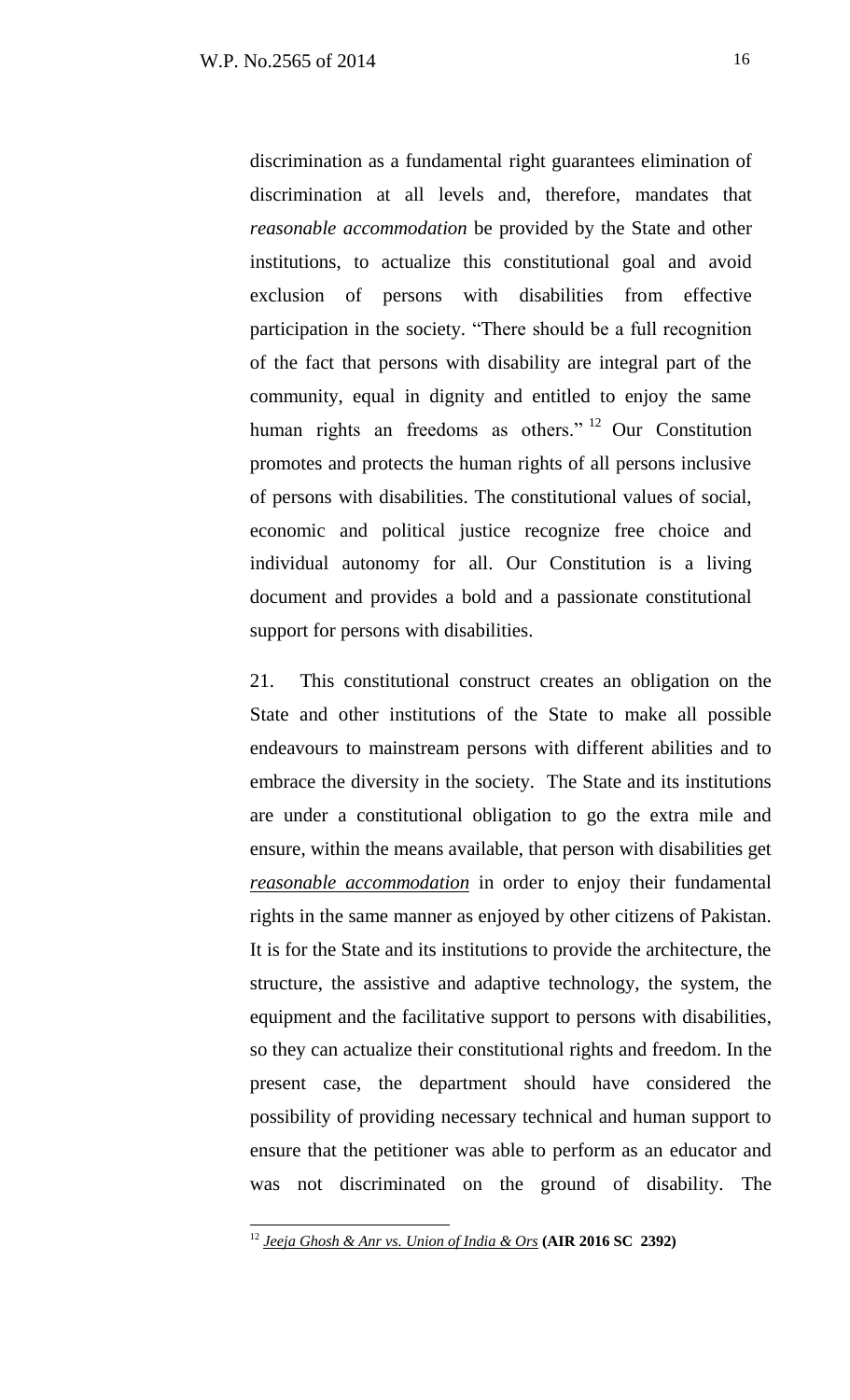Recruitment Policy is devoid of any such sentiment.

# The Recruitment Policy

22. Now I come to the relevant portion of the Recruitment Policy. Paragraph 4-D of the Policy reads as under:

#### 4 D. Reserved Quota

(i) 2% statutory quota of the total allocated posts of each category will be reserved for disabled person on direct basis. Their disability certificates will be issued by District Officer (Social Welfare) concerned district of disabled person. **Disability should not hinder mobility or effective communication or use of blackboard. Disabled candidates fit for teaching profession and able to read, speak, write and use blackboard will be eligible to apply for appointment against this quota. Under disabled persons' quota, blind, deaf & dumb candidates will not be eligible to apply.** The vacancies reserved for disabled persons against which disabled qualified candidates are not available, will be treated as unreserved and filled on district merit*. (emphasis supplied)* 

According to the position taken by the respondents a blind person is not eligible to apply for the post of teacher because he cannot write on a blackboard. Further in the comments filed by the School Education Department (Respondent No.1) paragraphs 2 & 5 states as follows:-

 "2. That para 2 of the writ petition under reply is corrected [sic] to the extent of advertisement. However it is stated that a **blind person cannot teach,** therefore, he cannot be appointed as a Teacher.

5. That para No.5 of the writ petition under reply is correct. However, **the blind persons have been excluded due to the reason that the blind persons cannot be appointed as a Teacher because in teaching profession Audio Visual Aids have been used and a blind person cannot use them in a proper manner** due to which a policy has been made by the department for excluding the blind persons from appointment of teachers."

23. Right to life, dignity and equality mandate that State and its organs will make serious endeavours to provide *reasonable*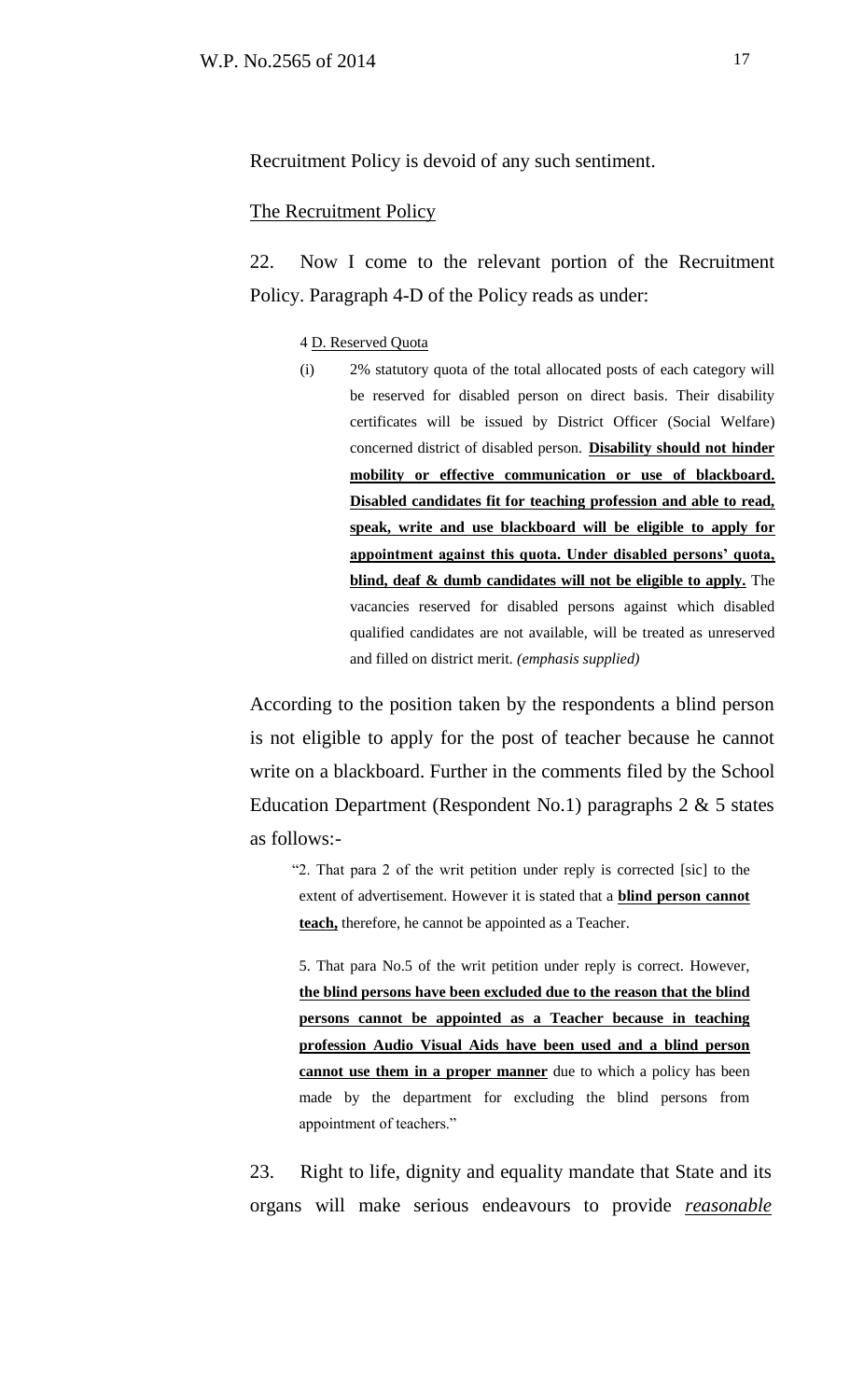*accommodation* to persons with disabilities so that they can be mainstreamed and made useful and productive members of the society. The impugned Recruitment Policy is devoid of any such thought or realization. It lacks openness, inclusiveness and accessibility for persons with disabilities. The School Education Department, Government of Punjab has failed to consider that the petitioner could have been made able enough to teach with the help of assistive technology as elaborated above. No one has questioned the qualification of the petitioner. His ability to use blackboard and maintain discipline can be easily achieved through assistive technology and additional human resource. It is not the case of the department that *reasonable accommodation* cannot be provided or that it is burdensome or expensive. The ground urged by the department is that the petitioner being blind cannot write on the blackboard and will not be able to control the class. These reasons hold out a merciless and heartless Department that has paid no heed to the rights of the petitioner under the Constitution, the Ordinance and the Convention. The Department has failed to realize that in considering the social integration of people with disabilities, access to employment is often considered to be of a particular importance. There are a number of reasons for it, including the need for a good or at-least an adequate income and the self-respect gained through being self-supporting. In addition, employment can provide a structure to the day and sense of purpose and often a sense of identity, as well as, providing the opportunity to make social contact.<sup>13</sup>

24. The impugned Recruitment Policy to the extent of para 4 D impairs the fundamental rights of the petitioner and is therefore declared to be unconstitutional and illegal. Respondents are directed to reframe the relevant portion of the Recruitment Policy

<sup>&</sup>lt;sup>13</sup> Assistive Technology for Visually Impaired and Blind People. Marion A Hersch, Michael A Johnson. Springer. P.670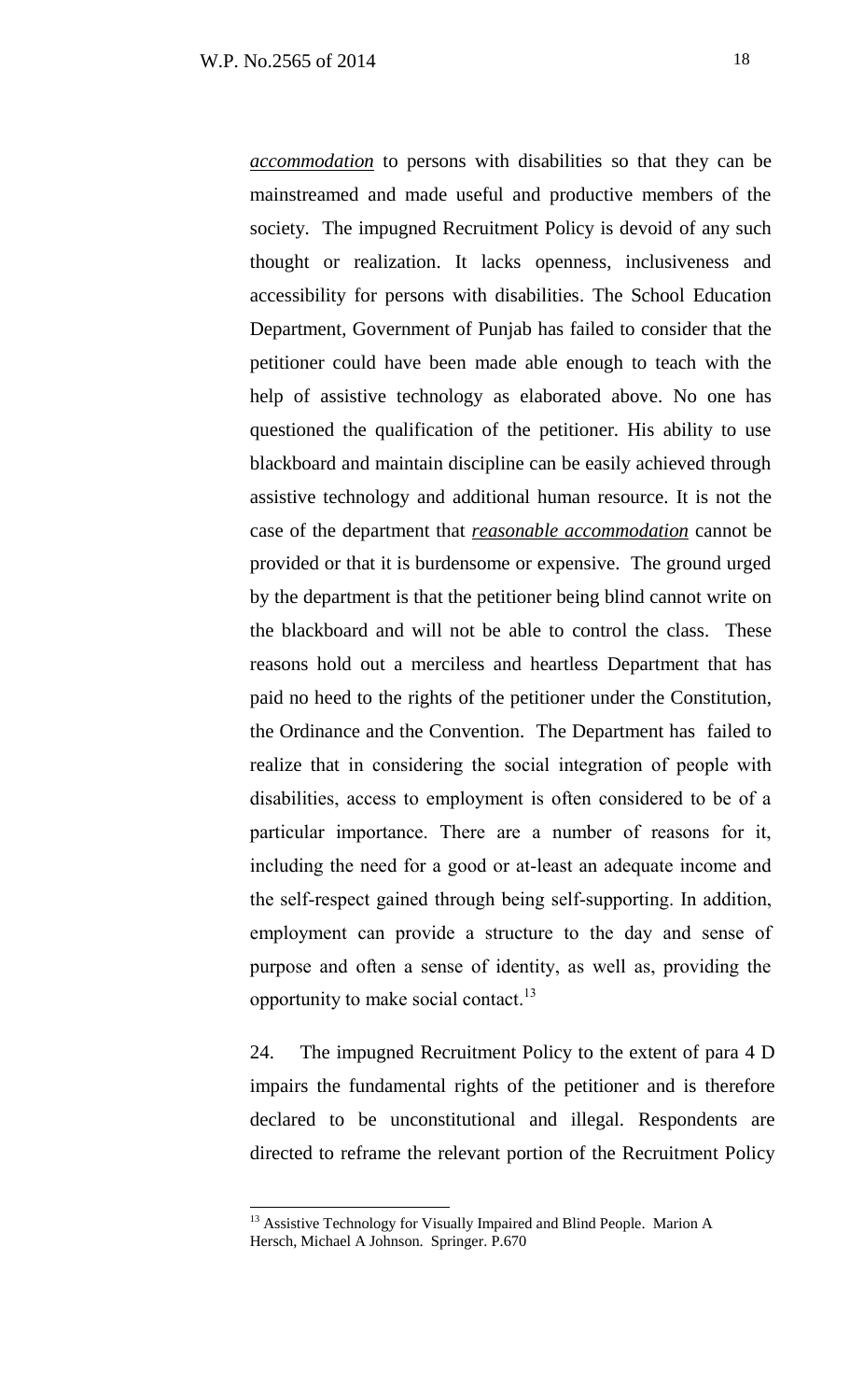keeping in view the import of this judgment and the wisdom of the Convention.

# 3% Quota under The Disabled Persons (Employment and Rehabilitation) Ordinance, 1981

25. Departmental Representative submits that the petitioner never applied for the post of SESE and even otherwise there are not seats under the disabled quota of the said post. Respondents have failed to appreciate that the petitioner could not apply as per the terms of the advertisement and the Recruitment Policy. It is also made clear that the constitutional interpretation in the light of the Convention indubitably shows that a person with disabilities cannot be debarred from applying on open merit for the general seats. The 3% quota under the Ordinance is an additional benefit and does not restrict a person with disabilities to apply for the general quota. To restrict persons with disabilities to a limited quota of 3%, which may or may not be available, depending upon the sanctioned posts, will amount to depriving equal accessibility and opportunity to the person with disabilities and offend article 25 of the Constitution. Any such restriction is opposed to the constitutional mandate and also offends the Convention. Therefore, respondent No.1 is directed to consider the candidacy of the petitioner against the post of SESE on open merit and if need be against the additional 3% quota for persons with disabilities by disregarding para 4D of the Recruitment Policy. Let this exercise be completed within a month from now, with intimation to the Registrar of this Court.

26. I am hopeful that the Government of Punjab will set a healthy precedent in this case for others to follow. The Advocate General shall place a copy of this judgment before the Chief Minister, Punjab, as well as, the Chief Secretary, Government of the Punjab, so that the anguish and pain of persons with disabilities in the Province is passionately redressed and the Government